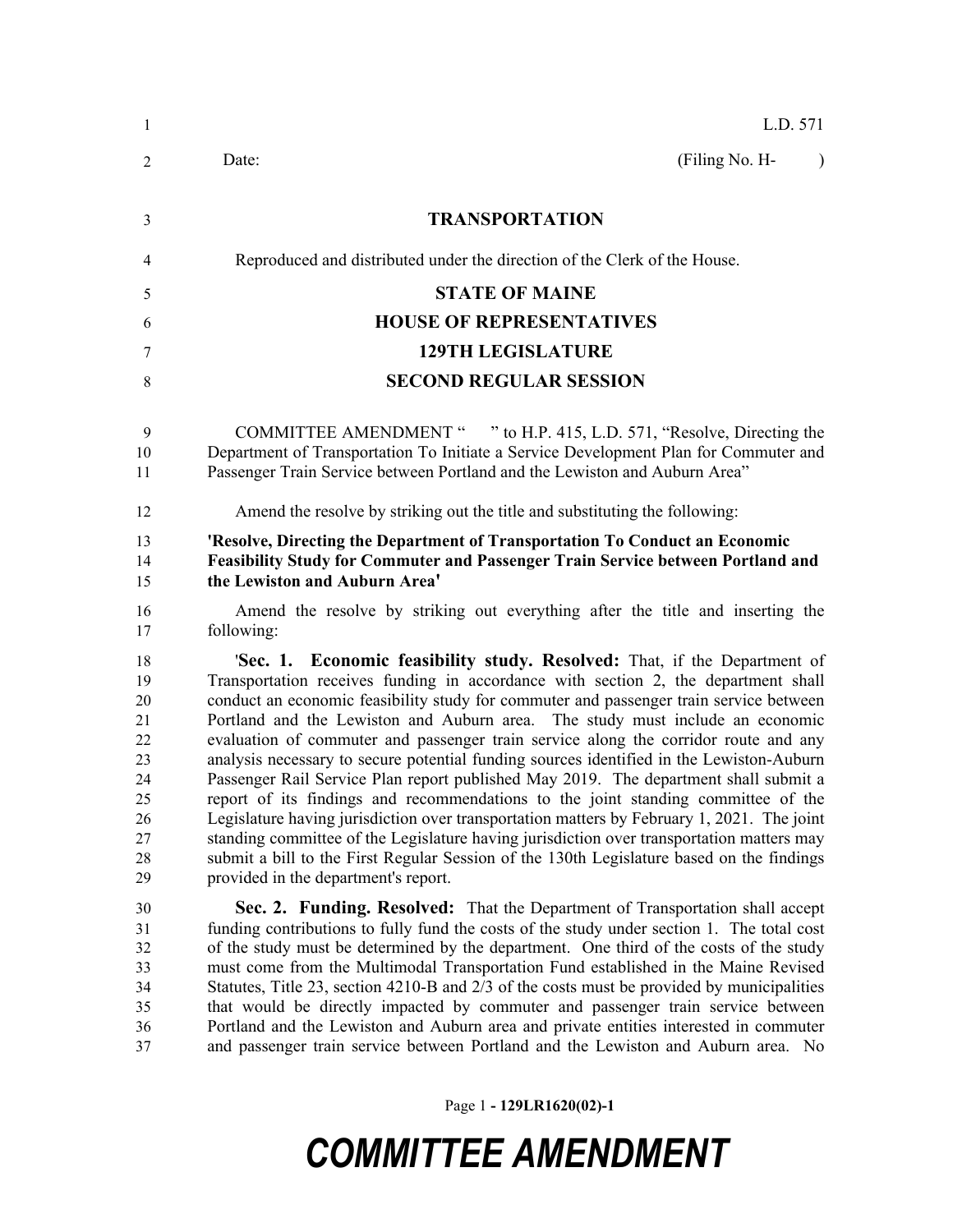COMMITTEE AMENDMENT " " to H.P. 415, L.D. 571

 funds may be collected by or transferred to the department for the purpose of conducting the study unless the department receives commitments from the municipalities and private entities sufficient to fund 2/3 of the costs of the study. Once the municipalities and private entities have committed to providing the required funding for the study, the department shall accept the funds and may transfer funds equaling 1/3 of the costs of the study from the Multimodal Transportation Fund to cover the costs of the study. By August 1, 2020, if the municipalities and private entities have not committed to providing the required funding for the study, the department is not authorized to accept any funds or conduct the study and no expenses of any kind may be incurred or reimbursed for the study.

 **Sec. 3. Appropriations and allocations. Resolved:** That the following appropriations and allocations are made.

#### **TRANSPORTATION, DEPARTMENT OF**

**Multimodal - Passenger Rail Z139**

 Initiative: Provides a one-time allocation for an economic feasibility study for commuter and passenger train service between Portland and the Lewiston and Auburn area. Two thirds of the cost of the study must be provided by municipalities that would be directly impacted by and private entities interested in the train service with the remaining 1/3 provided by existing funding within this account.

| 20 | <b>OTHER SPECIAL REVENUE FUNDS</b> | 2019-20 | 2020-21   |
|----|------------------------------------|---------|-----------|
| 21 | All Other                          | \$0     | \$250,000 |
| 22 |                                    |         |           |
| 23 | OTHER SPECIAL REVENUE FUNDS TOTAL  | \$0     | \$250,000 |
| 24 |                                    |         |           |

 Amend the resolve by relettering or renumbering any nonconsecutive Part letter or section number to read consecutively.

#### **SUMMARY**

- This amendment replaces the resolve and does the following.
- 1. It directs the Department of Transportation to conduct an economic feasibility study for commuter and passenger train service between Portland and the Lewiston and Auburn area.
- 2. It requires the department to submit a report to the joint standing committee of the Legislature having jurisdiction over transportation matters by February 1, 2021.
- 3. It allows the joint standing committee of the Legislature having jurisdiction over transportation matters to submit a bill to the First Regular Session of the 130th Legislature based on the findings provided in the department's report.
- 4. It requires that 1/3 of the costs of the study must come from the Multimodal Transportation Fund under the Maine Revised Statutes, Title 23, section 4210-B and 2/3 of the costs must be provided by municipalities that would be directly impacted by the

Page 2 **- 129LR1620(02)-1**

## *COMMITTEE AMENDMENT*